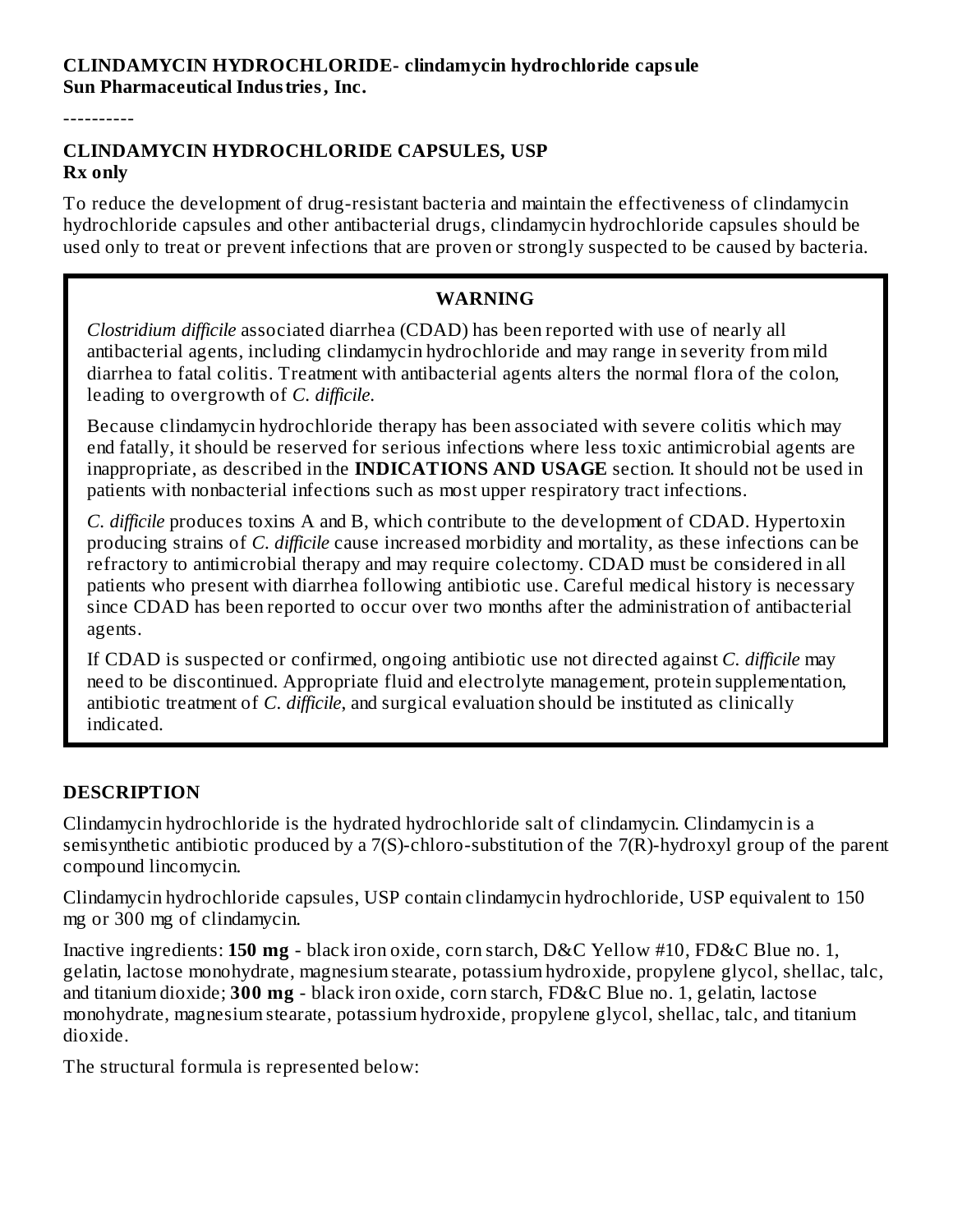

 $C_{18}H_{33}CIN_2O_5S$ •HCl M.W. 461.45

The chemical name for clindamycin hydrochloride is Methyl 7-chloro-6, 7, 8-trideoxy-6-(1 methyl-*trans*-4-propyl-L-2-pyrrolidinecarboxamido)-1-thio-L-*threo*-α-D-*galacto*-octopyranoside monohydrochloride.

### **CLINICAL PHARMACOLOGY**

#### **Human Pharmacology**

#### **Absorption**

Pharmacokinetic studies with a 150 mg oral dose of clindamycin hydrochloride in 24 normal adult volunteers showed that clindamycin was rapidly absorbed after oral administration. An average peak serum concentration of 2.50 mcg/mL was reached in 45 minutes; serum concentration averaged 1.51 mcg/mL at 3 hours and 0.70 mcg/mL at 6 hours. Absorption of an oral dose is virtually complete (90%), and the concomitant administration of food does not appreciably modify the serum concentrations; serum concentrations have been uniform and predictable from person to person and dose to dose. Pharmacokinetic studies following multiple doses of clindamycin hydrochloride for up to 14 days show no evidence of accumulation or altered metabolism of drug. Doses of up to 2 grams of clindamycin per day for 14 days have been well tolerated by healthy volunteers, except that the incidence of gastrointestinal side effects is greater with the higher doses.

#### **Distribution**

Concentrations of clindamycin in the serum increased linearly with increased dose. Serum concentrations exceed the MIC (minimum inhibitory concentration) for most indicated organisms for at least six hours following administration of the usually recommended doses. Clindamycin is widely distributed in body fluids and tissues (including bones). No significant concentrations of clindamycin are attained in the cerebrospinal fluid, even in the presence of inflamed meninges.

#### **Metabolism**

*In vitro* studies in human liver and intestinal microsomes indicated that clindamycin is predominantly metabolized by Cytochrome P450 3A4 (CYP3A4), with minor contribution from CYP3A5, to form clindamycin sulfoxide and a minor metabolite, N-desmethylclindamycin.

#### **Excretion**

The average biological half-life is 2.4 hours. Approximately 10% of the bioactivity is excreted in the urine and 3.6% in the feces; the remainder is excreted as bioinactive metabolites.

#### **Specific Populations**

#### *Patients with Renal Impairment*

Serum half-life of clindamycin is increased slightly in patients with markedly reduced renal function. Hemodialysis and peritoneal dialysis are not effective in removing clindamycin from the serum.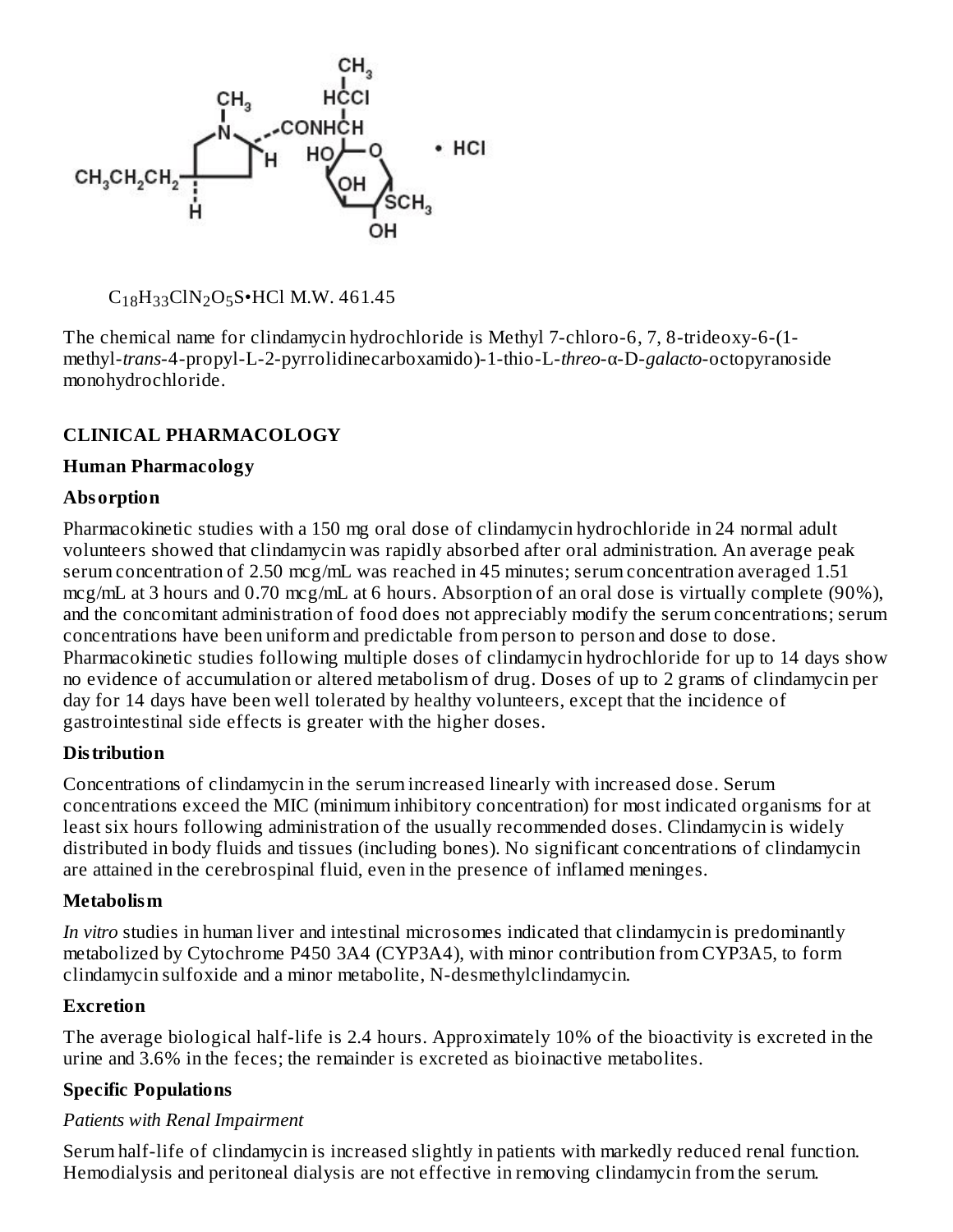### *Elderly Patients*

Pharmacokinetic studies in elderly volunteers (61 to 79 years) and younger adults (18 to 39 years) indicate that age alone does not alter clindamycin pharmacokinetics (clearance, elimination half-life, volume of distribution, and area under the serum concentration-time curve) after IV administration of clindamycin phosphate. After oral administration of clindamycin hydrochloride, the average elimination half-life is increased to approximately 4 hours (range 3.4 to 5.1 h) in the elderly compared to 3.2 hours (range 2.1 to 4.2 h) in younger adults. The extent of absorption, however, is not different between age groups and no dosage alteration is necessary for the elderly with normal hepatic function and normal (age-adjusted) renal function<sup>1</sup>.

*Obese Pediatric Patients Aged 2 to Less than 18 Years and Obese Adults Aged 18 to 20 Years*

An analysis of pharmacokinetic data in obese pediatric patients aged 2 to less than 18 years and obese adults aged 18 to 20 years demonstrated that clindamycin clearance and volume of distribution, normalized by total body weight, are comparable regardless of obesity.

### **Microbiology**

#### Mechanism of Action

Clindamycin inhibits bacterial protein synthesis by binding to the 23S RNA of the 50S subunit of the ribosome. Clindamycin is bacteriostatic.

#### Resistance

Resistance to clindamycin is most often caused by modification of specific bases of the 23S ribosomal RNA. Cross-resistance between clindamycin and lincomycin is complete. Because the binding sites for these antibacterial drugs overlap, cross-resistance is sometimes observed among lincosamides, macrolides and streptogramin B. Macrolide-inducible resistance to clindamycin occurs in some isolates of macrolide-resistant bacteria. Macrolide-resistant isolates of staphylococci and beta-hemolytic streptococci should be screened for induction of clindamycin resistance using the D-zone test.

#### Antimicrobial Activity

Clindamycin has been shown to be active against most of the isolates of the following microorganisms, both *in vitro* and in clinical infections *[see Indications and Usage (1)]*:

#### **Gram-positive bacteria**

*Staphylococcus aureus* (methicillin-susceptible strains) *Streptococcus pneumoniae* (penicillin-susceptible strains) *Streptococcus pyogenes Anaerobic bacteria Clostridium perfringens Fusobacterium necrophorum Fusobacterium nucleatum Peptostreptococcus anaerobius Prevotella melaninogenica*

The following *in vitro* data are available, but their clinical significance is unknown. At least 90 percent of the following bacteria exhibit an *in vitro* minimum inhibitory concentration (MIC) less than or equal to the susceptible breakpoint for clindamycin against isolates of a similar genus or organism group. However, the efficacy of clindamycin in treating clinical infections due to these bacteria has not been established in adequate and well-controlled clinical trials.

## **Gram-positive bacteria**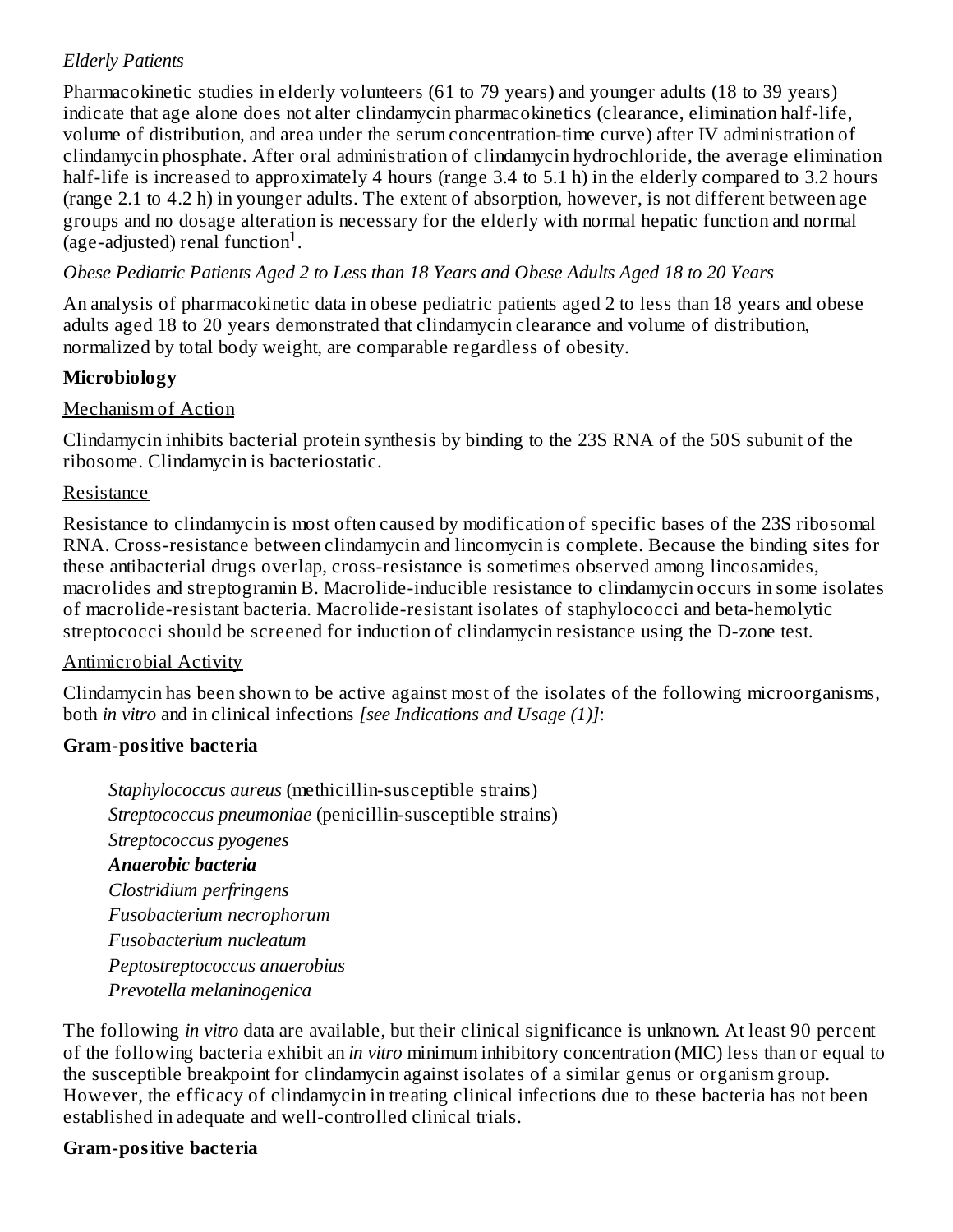*Staphylococcus epidermidis* (methicillin-susceptible strains) *Streptococcus agalactiae Streptococcus anginosus Streptococcus mitis Streptococcus oralis Anaerobic bacteria Actinomyces israelii Clostridium clostridioforme Eggerthella lenta Finegoldia (Peptostreptococcus) magna Micromonas (Peptostreptococcus) micros Prevotella bivia Prevotella intermedia Propionibacterium acnes*

#### Susceptibility Testing

For specific information regarding susceptibility test interpretive criteria and associated test methods and quality control standards recognized by FDA for this drug, please see: https://www.fda.gov/STIC.

#### **INDICATIONS AND USAGE**

Clindamycin hydrochloride capsules, USP are indicated in the treatment of serious infections caused by susceptible anaerobic bacteria.

Clindamycin hydrochloride capsules, USP are also indicated in the treatment of serious infections due to susceptible strains of streptococci, pneumococci, and staphylococci. Its use should be reserved for penicillin-allergic patients or other patients for whom, in the judgment of the physician, a penicillin is inappropriate. Because of the risk of colitis, as described in the **BOXED WARNING**, before selecting clindamycin, the physician should consider the nature of the infection and the suitability of less toxic alternatives (e.g., erythromycin).

**Anaerobes:** Serious respiratory tract infections such as empyema, anaerobic pneumonitis, and lung abscess; serious skin and soft tissue infections; septicemia; intra-abdominal infections such as peritonitis and intra-abdominal abscess (typically resulting from anaerobic organisms resident in the normal gastrointestinal tract); infections of the female pelvis and genital tract such as endometritis, nongonococcal tubo-ovarian abscess, pelvic cellulitis, and postsurgical vaginal cuff infection.

Streptococci: Serious respiratory tract infections; serious skin and soft tissue infections.

**Staphylococci:** Serious respiratory tract infections; serious skin and soft tissue infections.

**Pneumococci:** Serious respiratory tract infections.

Bacteriologic studies should be performed to determine the causative organisms and their susceptibility to clindamycin.

To reduce the development of drug-resistant bacteria and maintain the effectiveness of clindamycin hydrochloride capsules, USP and other antibacterial drugs, clindamycin hydrochloride capsules, USP should be used only to treat or prevent infections that are proven or strongly suspected to be caused by susceptible bacteria. When culture and susceptibility information are available, they should be considered in selecting or modifying antibacterial therapy. In the absence of such data, local epidemiology and susceptibility patterns may contribute to the empiric selection of therapy.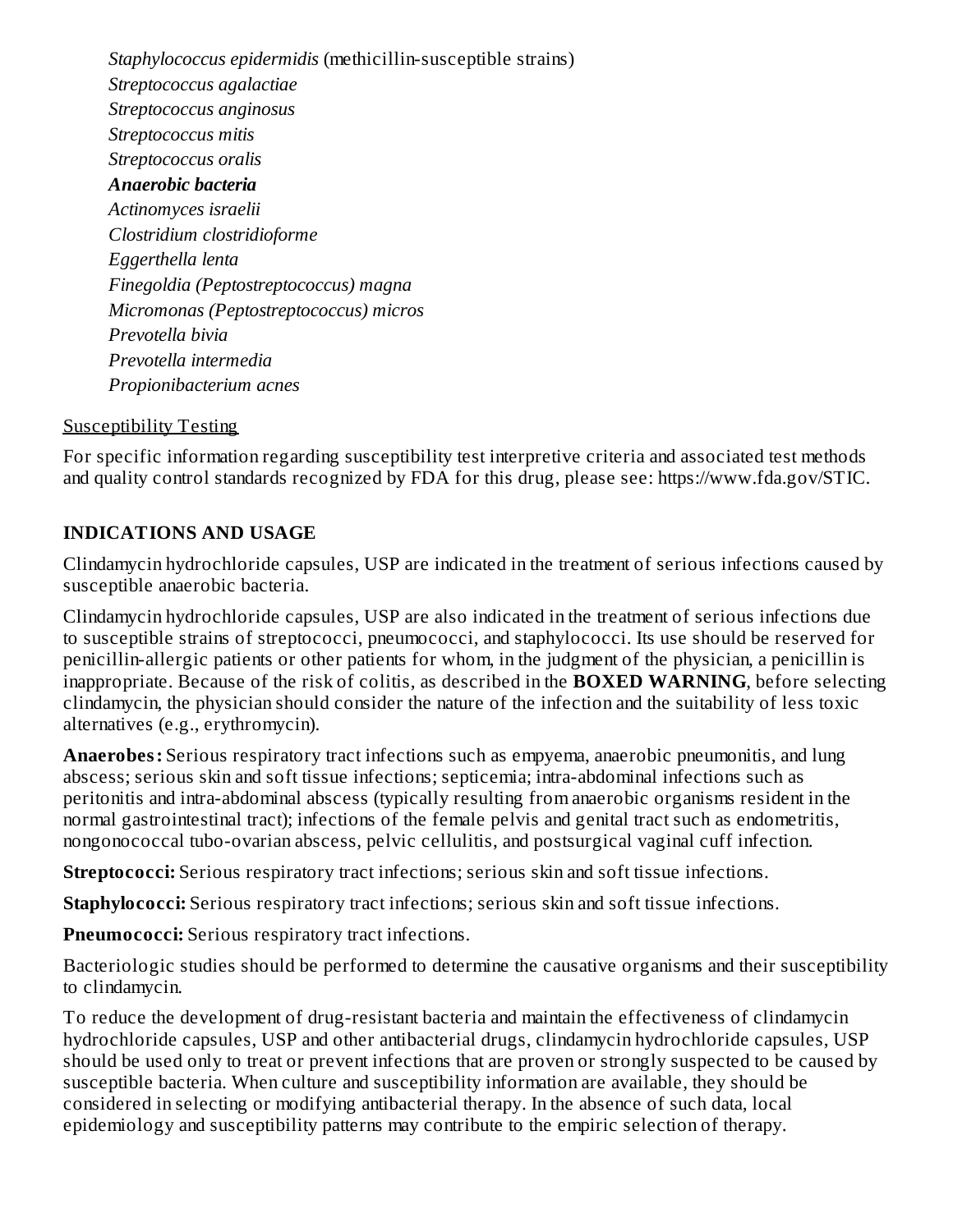#### **CONTRAINDICATIONS**

Clindamycin hydrochloride capsules are contraindicated in individuals with a history of hypersensitivity to preparations containing clindamycin or lincomycin.

### **WARNINGS**

## See **BOXED WARNING**

## *Clostridium difficile* **Associated Diarrhea**

*Clostridium difficile* associated diarrhea (CDAD) has been reported with use of nearly all antibacterial agents, including clindamycin hydrochloride, and may range in severity from mild diarrhea to fatal colitis. Treatment with antibacterial agents alters the normal flora of the colon, leading to overgrowth of *C. difficile*.

*C. difficile* produces toxins A and B, which contribute to the development of CDAD. Hypertoxin producing strains of *C. difficile* cause increased morbidity and mortality, as these infections can be refractory to antimicrobial therapy and may require colectomy. CDAD must be considered in all patients who present with diarrhea following antibiotic use. Careful medical history is necessary since CDAD has been reported to occur over two months after the administration of antibacterial agents.

If CDAD is suspected or confirmed, ongoing antibiotic use not directed against *C. difficile* may need to be discontinued. Appropriate fluid and electrolyte management, protein supplementation, antibiotic treatment of *C. difficile*, and surgical evaluation should be instituted as clinically indicated.

## **Anaphylactic and Severe Hypers ensitivity Reactions**

Anaphylactic shock and anaphylactic reactions have been reported (see **ADVERSE REACTIONS**).

Severe hypersensitivity reactions, including severe skin reactions such as toxic epidermal necrolysis (TEN), drug reaction with eosinophilia and systemic symptoms (DRESS), and Stevens-Johnson syndrome (SJS), some with fatal outcome, have been reported (see **ADVERSE REACTIONS**).

In case of such an anaphylactic or severe hypersensitivity reaction, discontinue treatment permanently and institute appropriate therapy.

A careful inquiry should be made concerning previous sensitivities to drugs and other allergens.

**Usage in Meningitis -** Since clindamycin does not diffuse adequately into the cerebrospinal fluid, the drug should not be used in the treatment of meningitis.

# **PRECAUTIONS**

## **General**

Review of experience to date suggests that a subgroup of older patients with associated severe illness may tolerate diarrhea less well. When clindamycin is indicated in these patients, they should be carefully monitored for change in bowel frequency. Clindamycin hydrochloride should be prescribed with caution in individuals with a history of gastrointestinal disease, particularly colitis. Clindamycin hydrochloride should be prescribed with caution in atopic individuals. Indicated surgical procedures should be performed in conjunction with antibiotic therapy. The use of clindamycin hydrochloride occasionally results in overgrowth of nonsusceptible organisms—particularly yeasts. Should superinfections occur, appropriate measures should be taken as indicated by the clinical situation. Clindamycin dosage modification may not be necessary in patients with renal disease. In patients with moderate to severe liver disease, prolongation of clindamycin half-life has been found. However, it was postulated from studies that when given every eight hours, accumulation should rarely occur. Therefore, dosage modification in patients with liver disease may not be necessary. However, periodic liver enzyme determinations should be made when treating patients with severe liver disease.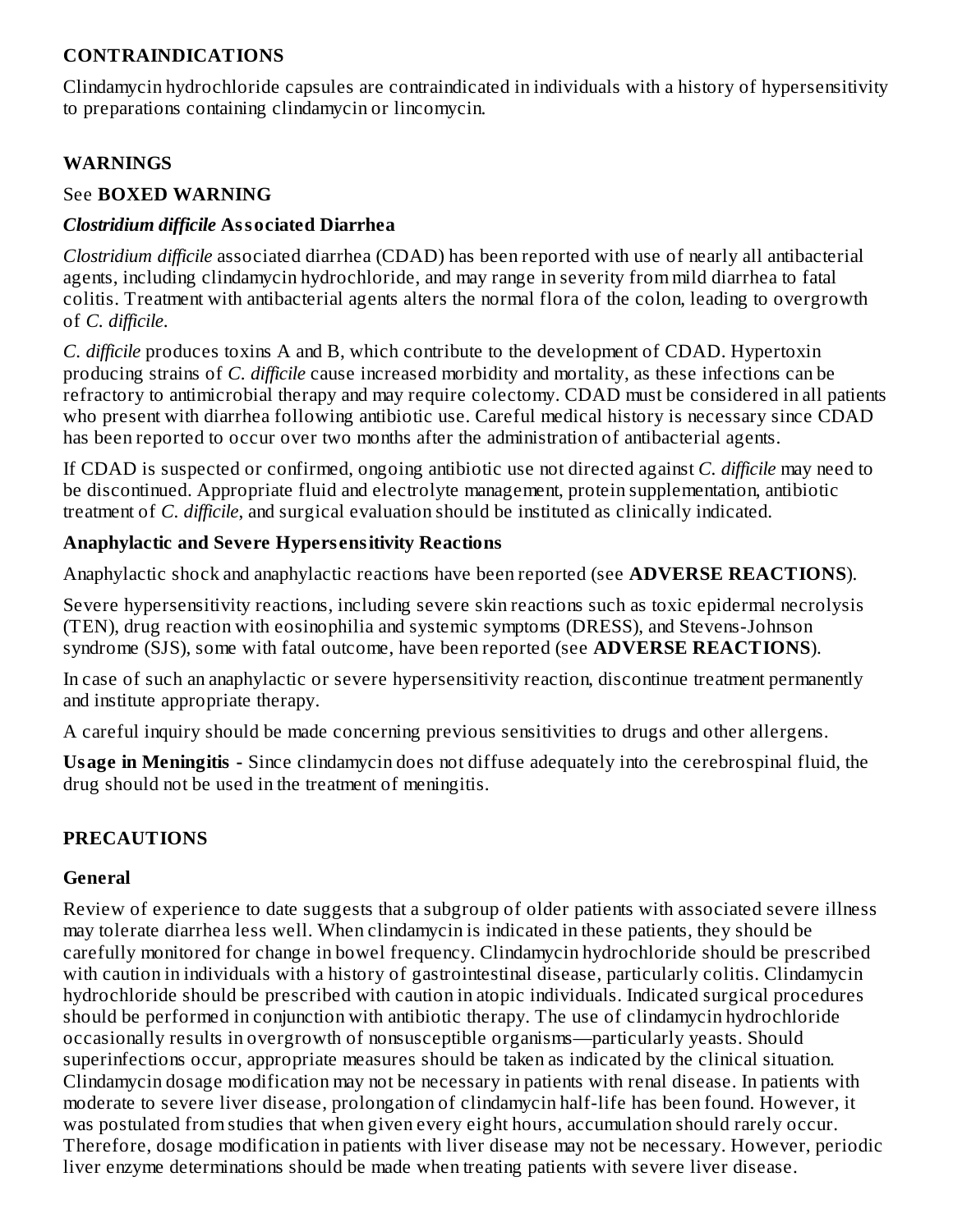Prescribing clindamycin hydrochloride capsules in the absence of a proven or strongly suspected bacterial infection or a prophylactic indication is unlikely to provide benefit to the patient and increases the risk of the development of drug-resistant bacteria.

## **Information for Patients**

Patients should be counseled that antibacterial drugs, including clindamycin hydrochloride capsules, should only be used to treat bacterial infections. They do not treat viral infections (e.g., the common cold). When clindamycin hydrochloride capsules are prescribed to treat a bacterial infection, patients should be told that although it is common to feel better early in the course of therapy, the medication should be taken exactly as directed. Skipping doses or not completing the full course of therapy may (1) decrease the effectiveness of the immediate treatment and (2) increase the likelihood that bacteria will develop resistance and will not be treatable by clindamycin hydrochloride capsules or other antibacterial drugs in the future. Diarrhea is a common problem caused by antibiotics which usually ends when the antibiotic is discontinued. Sometimes after starting treatment with antibiotics, patients can develop watery and bloody stools (with or without stomach cramps and fever) even as late as two or more months after having taken the last dose of the antibiotic. If this occurs, patients should contact their physician as soon as possible.

## **Laboratory Tests**

During prolonged therapy, periodic liver and kidney function tests and blood counts should be performed.

## **Drug Interactions**

Clindamycin has been shown to have neuromuscular blocking properties that may enhance the action of other neuromuscular blocking agents. Therefore, it should be used with caution in patients receiving such agents.

Clindamycin is metabolized predominantly by CYP3A4, and to a lesser extent by CYP3A5, to the major metabolite clindamycin sulfoxide and minor metabolite N-desmethylclindamycin. Therefore inhibitors of CYP3A4 and CYP3A5 may increase plasma concentrations of clindamycin and inducers of these isoenzymes may reduce plasma concentrations of clindamycin. In the presence of strong CYP3A4 inhibitors, monitor for adverse reactions. In the presence of strong CYP3A4 inducers such as rifampicin, monitor for loss of effectiveness.

*In vitro* studies indicate that clindamycin does not inhibit CYP1A2, CYP2C9, CYP2C19, CYP2E1 or CYP2D6 and only moderately inhibits CYP3A4.

## **Carcinogenesis, Mutagenesis, Impairment of Fertility**

Long-term studies in animals have not been performed with clindamycin to evaluate carcinogenic potential. Genotoxicity tests performed included a rat micronucleus test and an Ames Salmonella reversion test. Both tests were negative. Fertility studies in rats treated orally with up to 300 mg/kg/day (approximately 1.6 times the highest recommended adult human dose based on mg/m<sup>2</sup>) revealed no effects on fertility or mating ability.

## **Pregnancy:** Teratogenic effects

In clinical trials with pregnant women, the systemic administration of clindamycin during the second and third trimesters, has not been associated with an increased frequency of congenital abnormalities.

Clindamycin should be used during the first trimester of pregnancy only if clearly needed. There are no adequate and well-controlled studies in pregnant women during the first trimester of pregnancy. Because animal reproduction studies are not always predictive of the human response, this drug should be used during pregnancy only if clearly needed.

Reproduction studies performed in rats and mice using oral doses of clindamycin up to 600 mg/kg/day 2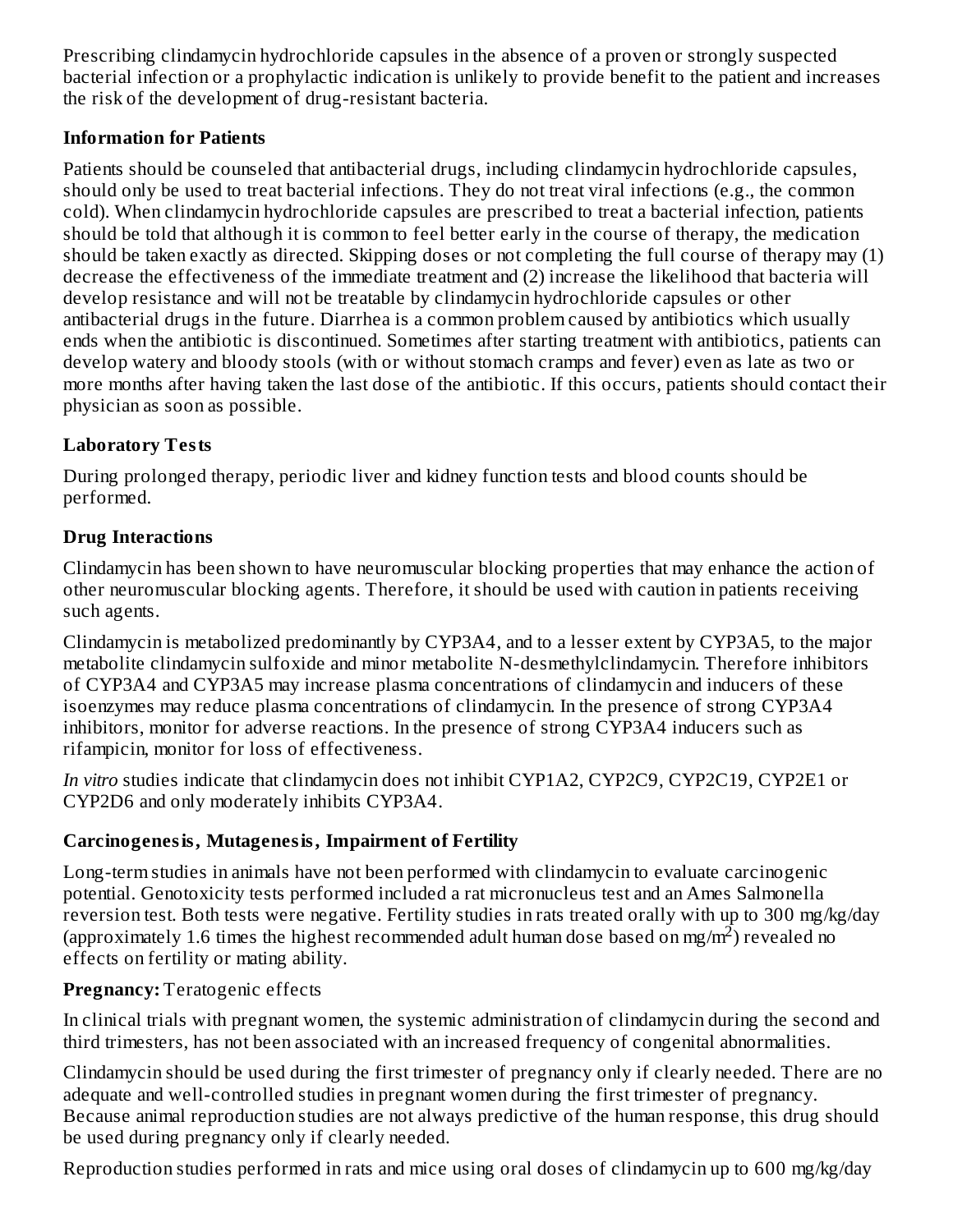(3.2 and 1.6 times the highest recommended adult human dose based on mg/m<sup>2</sup>, respectively) or subcutaneous doses of clindamycin up to 250 mg/kg/day (1.3 and 0.7 times the highest recommended adult human dose based on mg/m<sup>2</sup>, respectively) revealed no evidence of teratogenicity.

# **Nursing Mothers**

Limited published data based on breast milk sampling reports that clindamycin appears in human breast milk in the range of less than 0.5 to 3.8 mcg/mL. Clindamycin has the potential to cause adverse effects on the breast-fed infant's gastrointestinal flora. If oral or intravenous clindamycin is required by a nursing mother, it is not a reason to discontinue breastfeeding, but an alternate drug may be preferred. Monitor the breast-fed infant for possible adverse effects on the gastrointestinal flora, such as diarrhea, candidiasis (thrush, diaper rash) or rarely, blood in the stool indicating possible antibiotic-associated colitis.

The developmental and health benefits of breastfeeding should be considered along with the mother's clinical need for clindamycin and any potential adverse effects on the breast-fed child from clindamycin or from the underlying maternal condition.

# **Pediatric Us e**

When clindamycin hydrochloride is administered to the pediatric population (birth to 16 years), appropriate monitoring of organ system functions is desirable.

# **Geriatric Us e**

Clinical studies of clindamycin did not include sufficient numbers of patients age 65 and over to determine whether they respond differently from younger patients. However, other reported clinical experience indicates that antibiotic-associated colitis and diarrhea (due to *Clostridium difficile*) seen in association with most antibiotics occur more frequently in the elderly (> 60 years) and may be more severe. These patients should be carefully monitored for the development of diarrhea. Pharmacokinetic studies with clindamycin have shown no clinically important differences between young and elderly subjects with normal hepatic function and normal (age-adjusted) renal function after oral or intravenous administration.

# **ADVERSE REACTIONS**

The following reactions have been reported with the use of clindamycin.

# **Infections and Infestations:** *Clostridium difficile* colitis

**Gastrointestinal:** Abdominal pain, pseudomembranous colitis, esophagitis, nausea, vomiting, and diarrhea (see **BOXED WARNING**). The onset of pseudomembranous colitis symptoms may occur during or after antibacterial treatment (see **WARNINGS**). Esophageal ulcer has been reported. An unpleasant or metallic taste has been reported after oral administration.

**Hypers ensitivity Reactions:** Generalized mild to moderate morbilliform-like (maculopapular) skin rashes are the most frequently reported adverse reactions. Vesiculobullous rashes, as well as urticaria, have been observed during drug therapy. Severe skin reactions such as Toxic Epidermal Necrolysis, some with fatal outcome, have been reported (See **WARNINGS**). Cases of Acute Generalized Exanthematous Pustulosis (AGEP), erythema multiforme, some resembling Stevens-Johnson syndrome, anaphylactic shock, anaphylactic reaction and hypersensitivity have also been reported.

**Skin and Mucous Membranes:** Pruritus, vaginitis, angioedema and rare instances of exfoliative dermatitis have been reported. (See **Hypers ensitivity Reactions.**)

**Liver:**Jaundice and abnormalities in liver function tests have been observed during clindamycin therapy.

**Renal:** Although no direct relationship of clindamycin to renal damage has been established, renal dysfunction as evidenced by azotemia, oliguria, and/or proteinuria has been observed.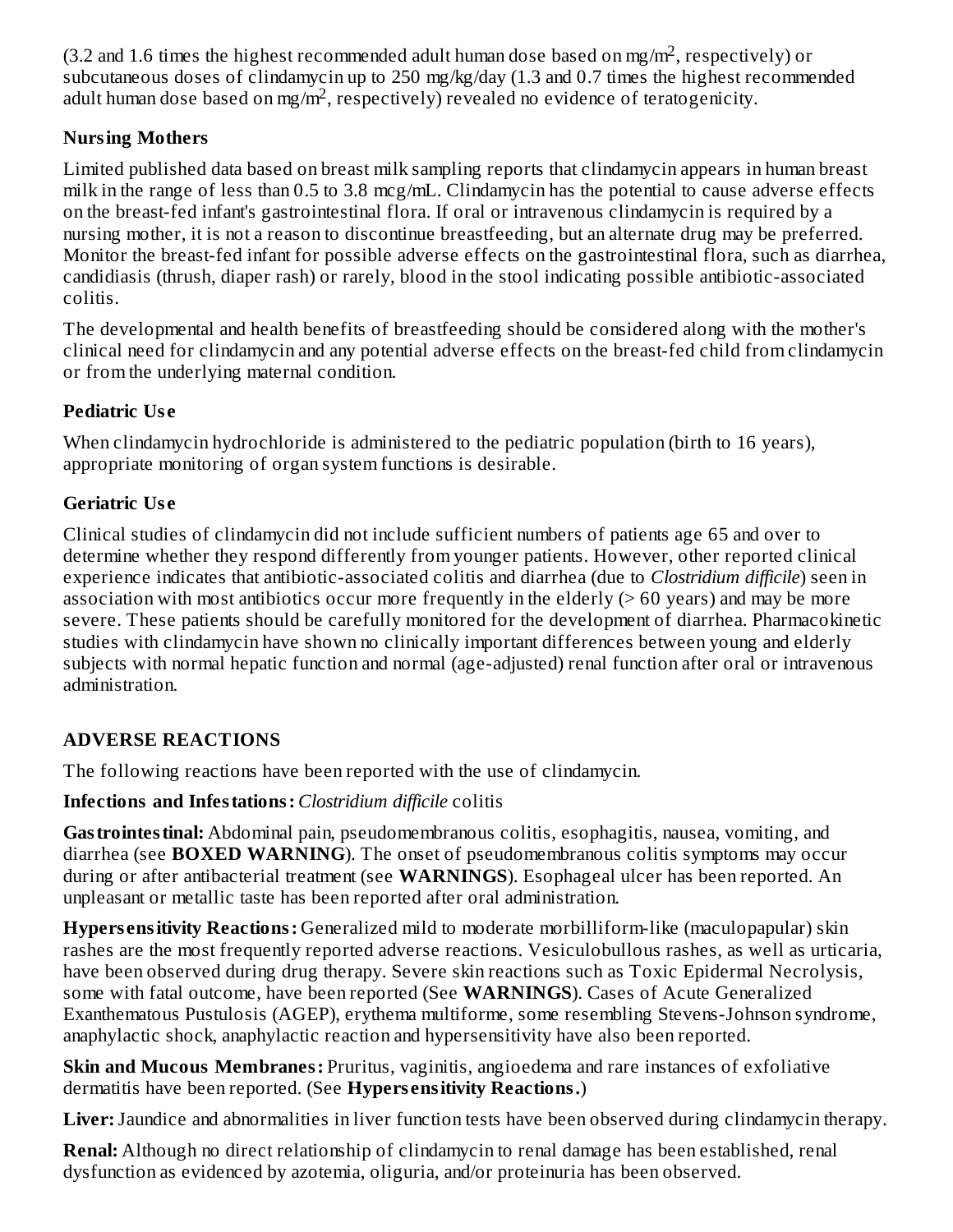**Hematopoietic:** Transient neutropenia (leukopenia) and eosinophilia have been reported. Reports of agranulocytosis and thrombocytopenia have been made. No direct etiologic relationship to concurrent clindamycin therapy could be made in any of the foregoing.

**Immune System:** Drug reaction with eosinophilia and systemic symptoms (DRESS) cases have been reported.

**Mus culoskeletal:** Cases of polyarthritis have been reported.

## **OVERDOSAGE**

Significant mortality was observed in mice at an intravenous dose of 855 mg/kg and in rats at an oral or subcutaneous dose of approximately 2618 mg/kg. In the mice, convulsions and depression were observed.

Hemodialysis and peritoneal dialysis are not effective in removing clindamycin from the serum.

## **DOSAGE AND ADMINISTRATION**

If significant diarrhea occurs during therapy, this antibiotic should be discontinued (see **BOXED WARNING**).

**Adults:** *Serious infections*—150 to 300 mg every 6 hours. *More severe infections* - 300 to 450 mg every 6 hours.

**Pediatric Patients** (for children who are able to swallow capsules)**:** *Serious infections* - 8 to 16 mg/kg/day (4 to 8 mg/lb/day) divided into three or four equal doses. *More severe infections* - 16 to 20 mg/kg/day (8 to 10 mg/lb/day) divided into three or four equal doses. Clindamycin should be dosed based on total body weight regardless of obesity.

To avoid the possibility of esophageal irritation, clindamycin hydrochloride capsules should be taken with a full glass of water.

Clindamycin hydrochloride capsules are not suitable for children who are unable to swallow them whole. The capsules do not provide exact mg/kg doses therefore it may be necessary to use the clindamycin palmitate oral solution in some cases.

Serious infections due to anaerobic bacteria are usually treated with clindamycin injection. However, in clinically appropriate circumstances, the physician may elect to initiate treatment or continue treatment with clindamycin hydrochloride capsules.

In cases of β-hemolytic streptococcal infections, treatment should continue for at least 10 days.

## **HOW SUPPLIED**

Clindamycin hydrochloride capsules, USP are available in the following strengths, colors and sizes:

**Clindamycin hydrochloride capsules, USP, 150 mg** are size '1' capsules with turquoise blue opaque cap and light green body imprinted with **"RX692"** on cap and body in black ink containing white to off white powder. They are supplied as follows:

NDC 63304-692-03 Bottles of 10 NDC 63304-692-01 Bottles of 100 NDC 63304-692-05 Bottles of 500 NDC 63304-692-77 Blister of 100 (10 X 10 Unit-Dose blister)

**Clindamycin hydrochloride capsules, USP, 300 mg** are size '0' capsules with turquoise blue opaque cap and turquoise blue opaque body imprinted with **"RX693"** on cap and body in black ink containing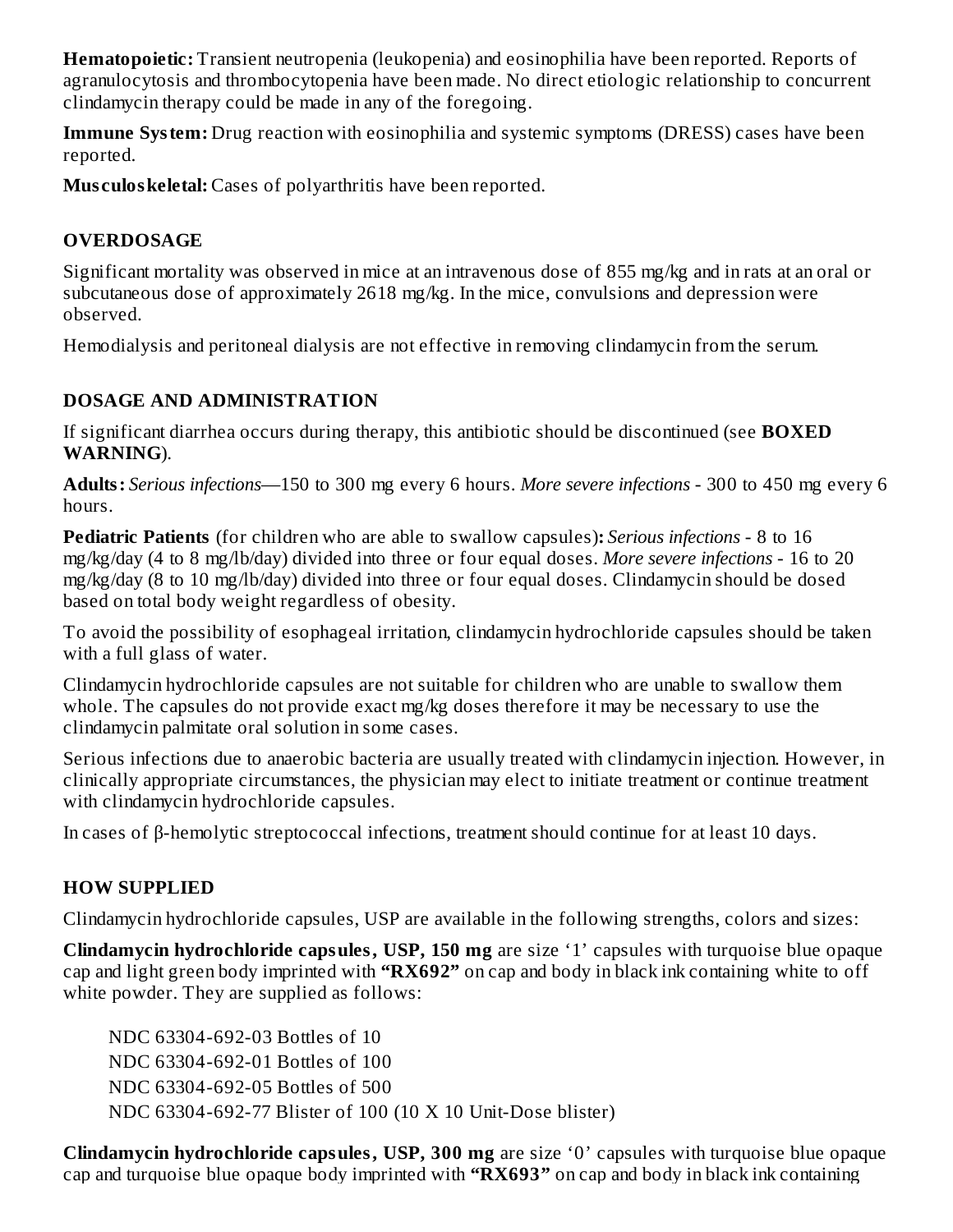white to off white powder. They are supplied as follows:

NDC 63304-693-03 Bottles of 10 NDC 63304-693-16 Bottles of 16 NDC 63304-693-01 Bottles of 100 NDC 63304-693-62 Carton of 60 (3 X 20 Unit-Dose blister) NDC 63304-693-77 Blister of 100 (10 X 10 Unit-Dose blister) NDC 63304-693-05 Bottles of 500

Store at 20° - 25° C (68° - 77° F) [See USP Controlled Room Temperature].

To report SUSPECTED ADVERSE REACTIONS, contact the FDA at **1-800-FDA-1088** or www.fda.gov/medwatch.

### **REFERENCES**

1. Smith RB, Phillips JP: Evaluation of CLEOCIN HCl and CLEOCIN Phosphate in an Aged Population. Upjohn TR 8147-82-9122-021, December 1982. Manufactured by: Ohm Laboratories Inc. New Brunswick, NJ 08901 Distributed by: Sun Pharmaceutical Industries, Inc. Cranbury, NJ 08512 April 2020 FDA-12

**Package/Label Display Panel**

**For 150 mg Strength NDC 63304-692-01 CLINDAMYCIN HYDROCHLORIDE CAPSULES, USP 150 mg \* Rx only 100 Capsules Ohm ®**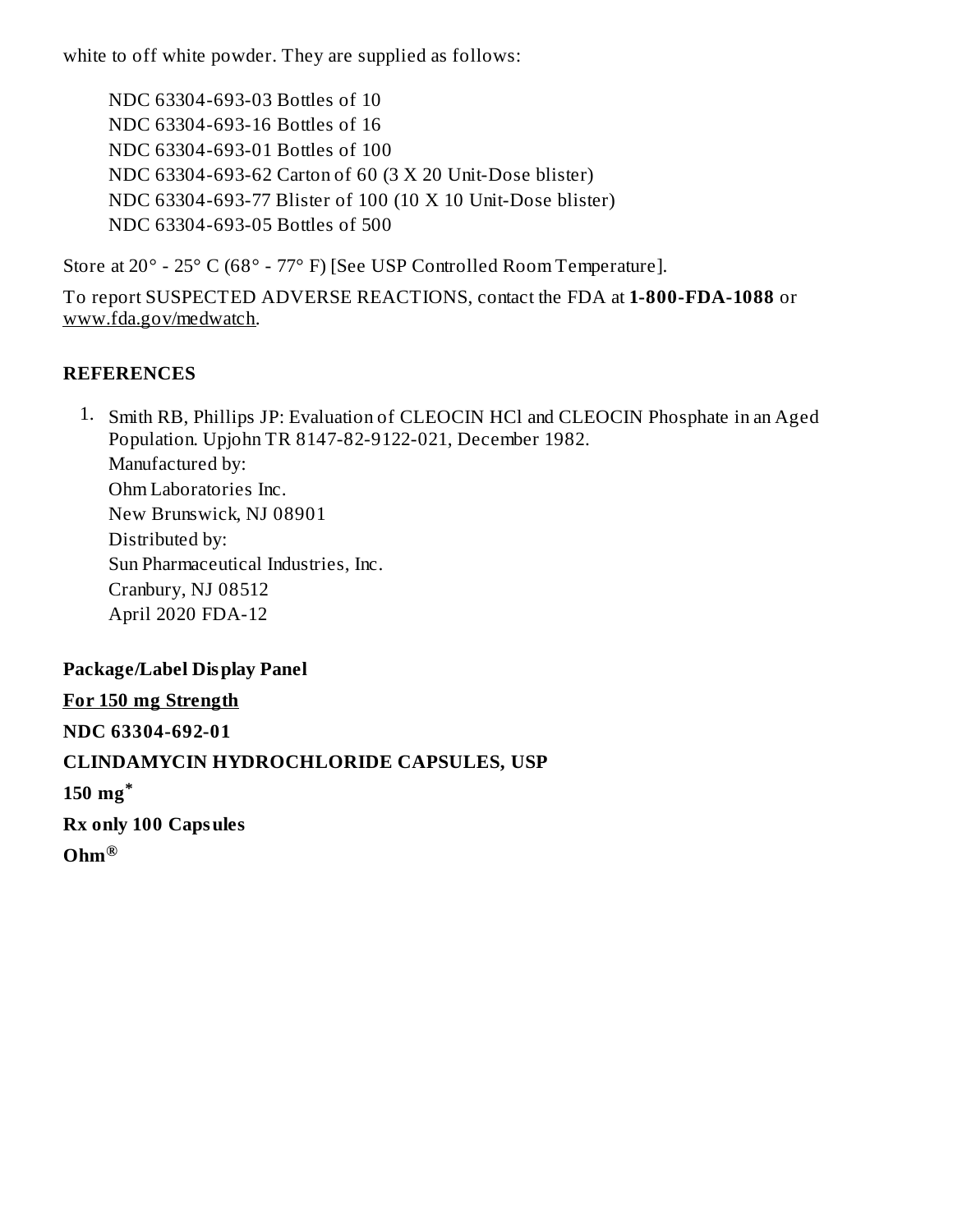

#### **Package/Label Display Panel**

**For 300 mg Strength**

**NDC 63304-693-01**

## **CLINDAMYCIN HYDROCHLORIDE CAPSULES, USP**

**300 mg\***

**Rx only 100 Capsules**

**Ohm ®**



# **Package/Label Display Panel NDC 63304-693-01 CLINDAMYCIN HYDROCHLORIDE CAPSULES, USP**

**300 mg\***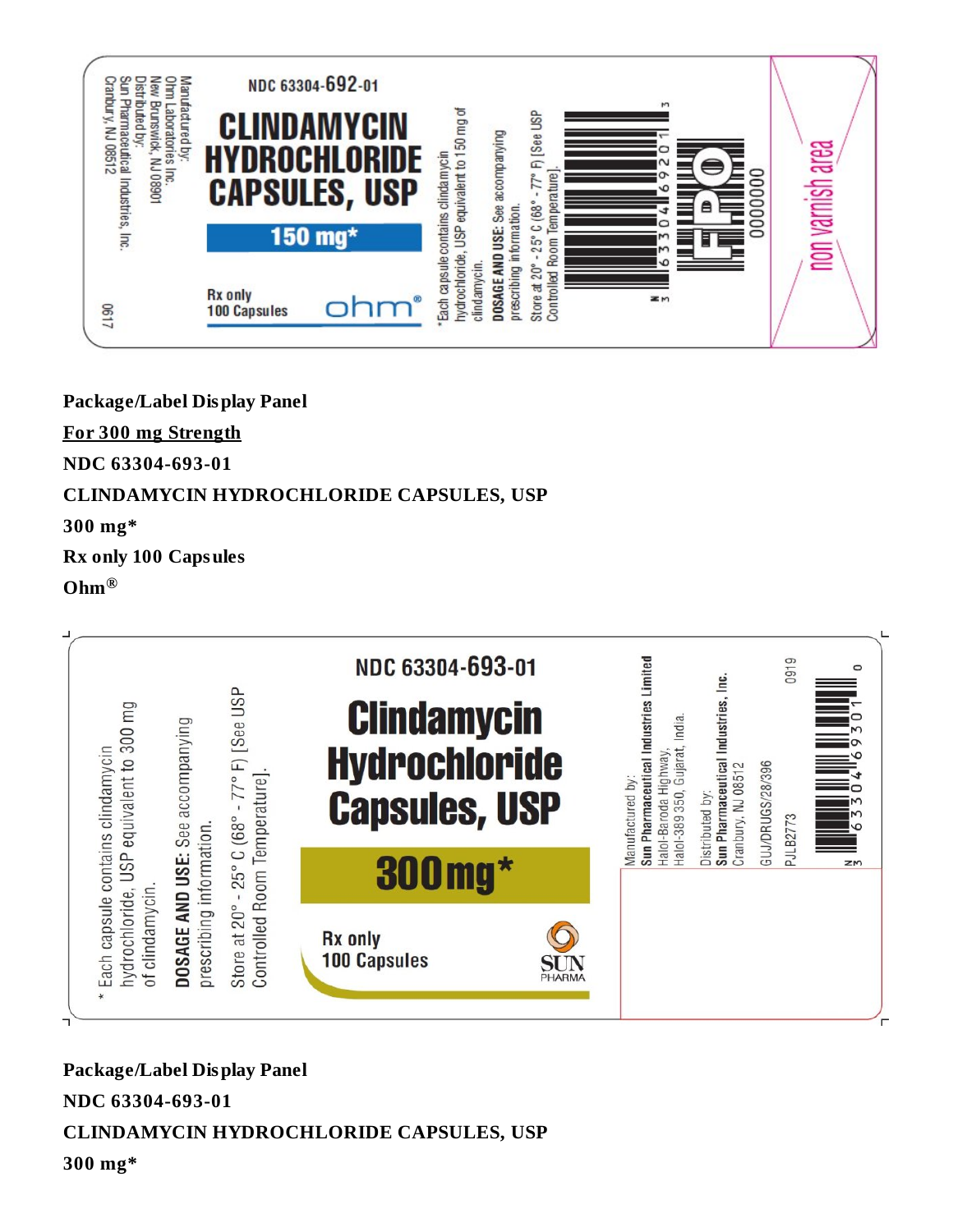# **Rx only 60 Unit-Dos e Capsules (3X20 Unit-Dos e Blister Cards) SUN PHARMA**



**Package/Label Display Panel Clindamycin Hydrochloride Capsules, USP 63304-693-11**

**300 mg Rx only**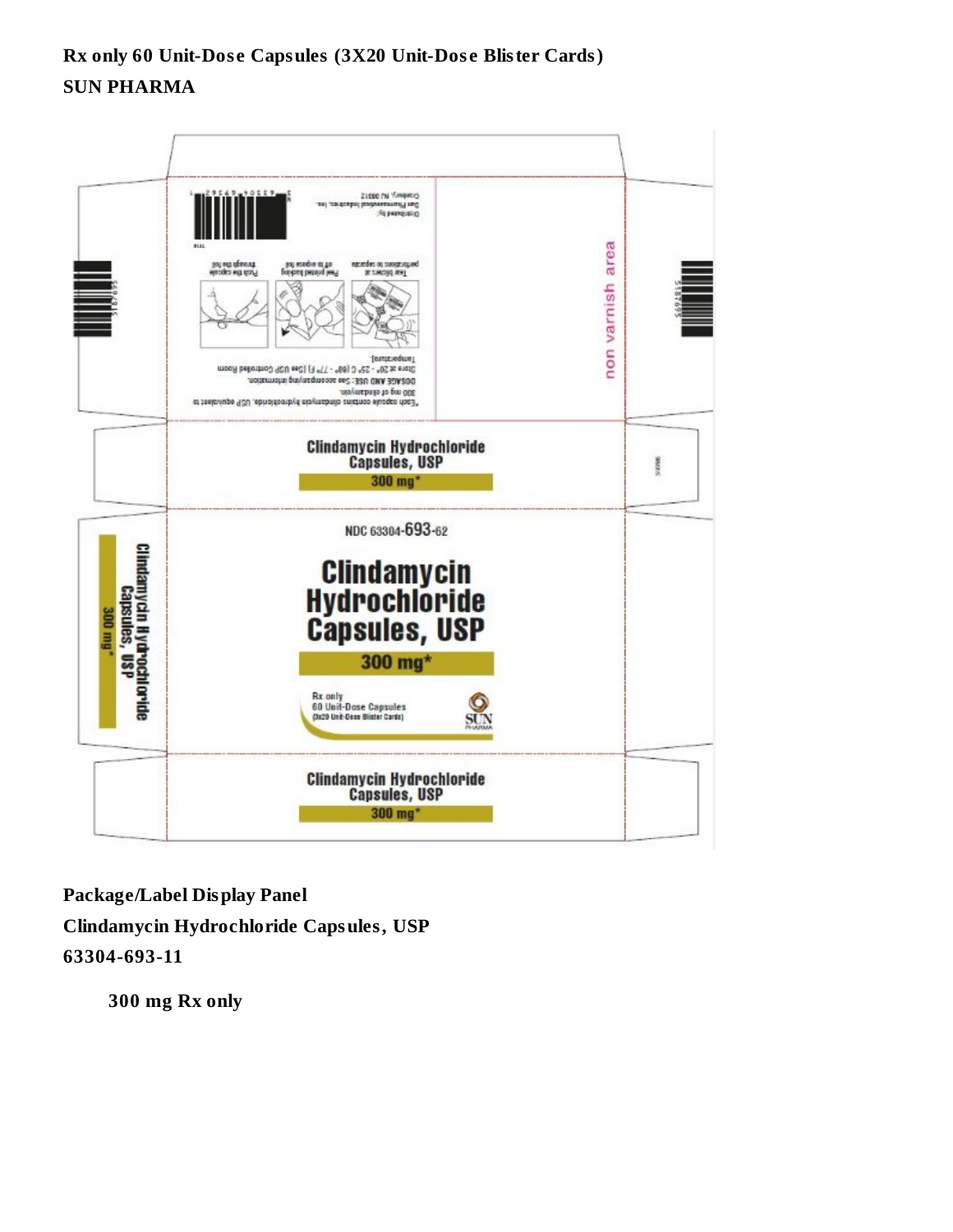

# **CLINDAMYCIN HYDROCHLORIDE** clindamycin hydrochloride capsule **Product Information Product T ype** HUMAN PRESCRIPTION DRUG **Ite m Code (Source )** NDC:6 330 4-6 9 2 **Route of Administration** ORAL **Active Ingredient/Active Moiety Ingredient Name Basis of Strength Strength CLINDAMYCIN HYDROCHLORIDE** (UNII: T20OQ1YN1W) (CLINDAMYCIN - UNII:3U0 2EL437C) CLINDAMYCIN 150 mg **Inactive Ingredients Ingredient Name Strength LACTOSE MONOHYDRATE** (UNII: EWQ57Q8 I5X) **STARCH, CORN** (UNII: O8 232NY3SJ) **TALC** (UNII: 7SEV7J4R1U) **MAGNESIUM STEARATE** (UNII: 70 0 9 7M6 I30 ) **GELATIN, UNSPECIFIED** (UNII: 2G8 6QN327L) **TITANIUM DIOXIDE** (UNII: 15FIX9V2JP) **FD&C BLUE NO. 1** (UNII: H3R47K3TBD) **D&C YELLOW NO. 10** (UNII: 35SW5USQ3G) **SHELLAC** (UNII: 46N10 7B71O) **POTASSIUM HYDROXIDE** (UNII: WZH3C48M4T) **FERROSOFERRIC OXIDE** (UNII: XM0M8 7F357) **PROPYLENE GLYCOL** (UNII: 6DC9Q16 7V3)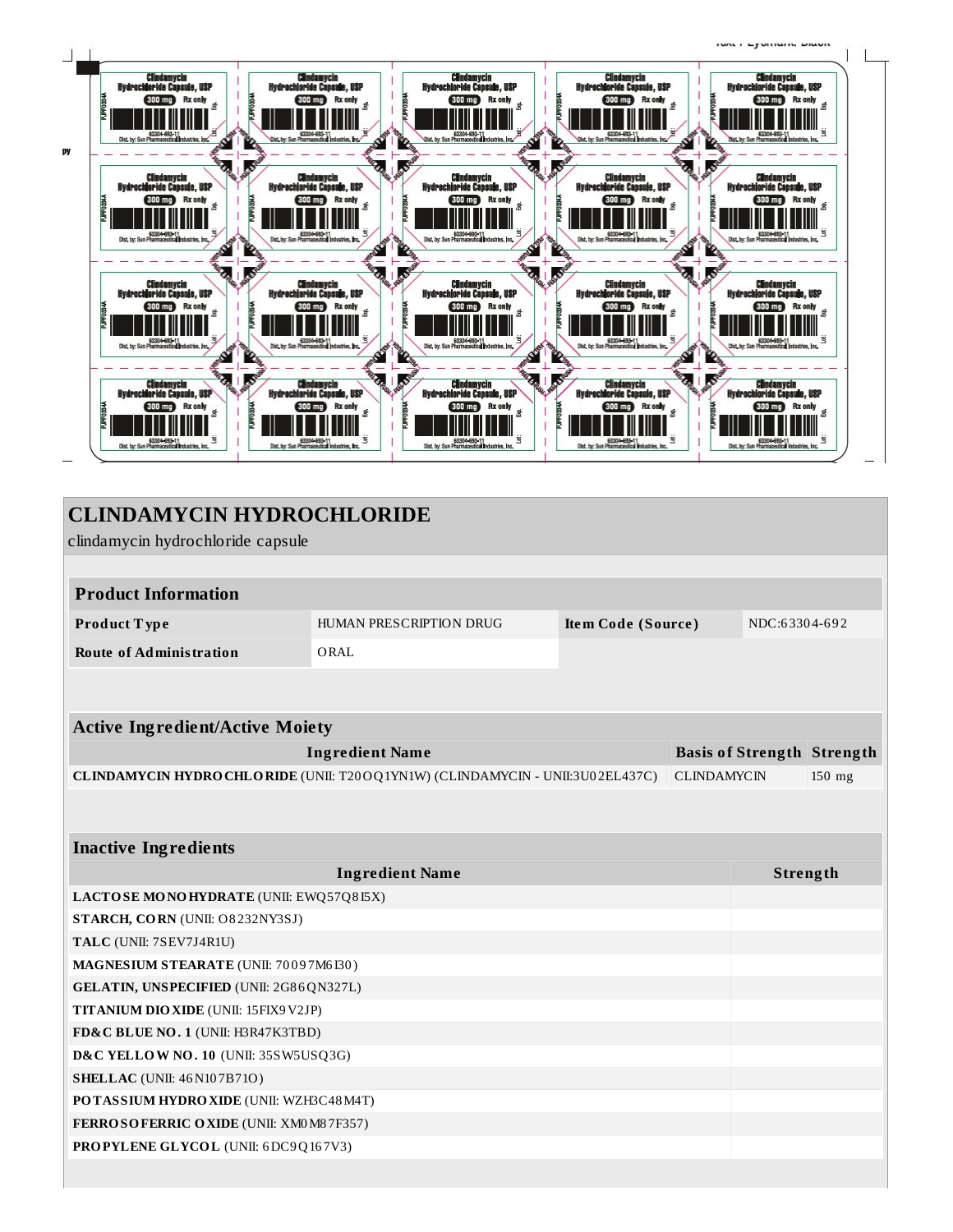|                           | <b>Product Characteristics</b>   |                                                 |                                                            |                             |                     |                           |                           |  |
|---------------------------|----------------------------------|-------------------------------------------------|------------------------------------------------------------|-----------------------------|---------------------|---------------------------|---------------------------|--|
| Color                     |                                  |                                                 | blue (turquoise blue opaque cap), green (light green body) | Score                       |                     | no score                  |                           |  |
| <b>Shape</b>              |                                  | <b>CAPSULE</b>                                  |                                                            |                             | <b>Size</b>         |                           | $19 \,\mathrm{mm}$        |  |
| Flavor                    |                                  |                                                 |                                                            |                             | <b>Imprint Code</b> |                           | RX692                     |  |
|                           | Contains                         |                                                 |                                                            |                             |                     |                           |                           |  |
|                           |                                  |                                                 |                                                            |                             |                     |                           |                           |  |
|                           | <b>Packaging</b>                 |                                                 |                                                            |                             |                     |                           |                           |  |
| #                         | <b>Item Code</b>                 |                                                 | <b>Package Description</b>                                 | <b>Marketing Start Date</b> |                     | <b>Marketing End Date</b> |                           |  |
|                           | 1 NDC:63304-692-01               |                                                 | 100 in 1 BOTTLE; Type 0: Not a Combination Product         | 03/23/2001                  |                     |                           |                           |  |
|                           | 2 NDC:63304-692-05               |                                                 | 500 in 1 BOTTLE; Type 0: Not a Combination Product         | 03/23/2001                  |                     |                           |                           |  |
|                           | 3 NDC:63304-692-77               |                                                 | 100 in 1 CARTON; Type 0: Not a Combination Product         | 03/23/2001                  |                     |                           |                           |  |
|                           | 4 NDC:63304-692-03               |                                                 | 10 in 1 BOTTLE; Type 0: Not a Combination Product          | 03/23/2001                  |                     |                           |                           |  |
|                           |                                  |                                                 |                                                            |                             |                     |                           |                           |  |
|                           |                                  |                                                 |                                                            |                             |                     |                           |                           |  |
|                           |                                  |                                                 | <b>Marketing Information</b>                               |                             |                     |                           |                           |  |
| <b>Marketing Category</b> |                                  | <b>Application Number or Monograph Citation</b> |                                                            | <b>Marketing Start Date</b> |                     |                           | <b>Marketing End Date</b> |  |
| <b>ANDA</b>               |                                  | ANDA065061                                      |                                                            | 03/23/2001                  |                     |                           |                           |  |
|                           |                                  |                                                 |                                                            |                             |                     |                           |                           |  |
|                           |                                  |                                                 |                                                            |                             |                     |                           |                           |  |
|                           | <b>CLINDAMYCIN HYDROCHLORIDE</b> |                                                 |                                                            |                             |                     |                           |                           |  |

| clindamycin hydrochloride capsule |  |
|-----------------------------------|--|

Г

| <b>Product Information</b>                                                                                      |                        |               |  |  |          |  |
|-----------------------------------------------------------------------------------------------------------------|------------------------|---------------|--|--|----------|--|
| Product Type                                                                                                    | Item Code (Source)     | NDC:63304-693 |  |  |          |  |
| <b>Route of Administration</b>                                                                                  |                        |               |  |  |          |  |
|                                                                                                                 |                        |               |  |  |          |  |
|                                                                                                                 |                        |               |  |  |          |  |
| <b>Active Ingredient/Active Moiety</b>                                                                          |                        |               |  |  |          |  |
| <b>Ingredient Name</b><br><b>Basis of Strength Strength</b>                                                     |                        |               |  |  |          |  |
| CLINDAMYCIN HYDRO CHLORIDE (UNII: T20OQ1YN1W) (CLINDAMYCIN - UNII:3U02EL437C)<br><b>CLINDAMYCIN</b><br>$300$ mg |                        |               |  |  |          |  |
|                                                                                                                 |                        |               |  |  |          |  |
|                                                                                                                 |                        |               |  |  |          |  |
| <b>Inactive Ingredients</b>                                                                                     |                        |               |  |  |          |  |
|                                                                                                                 | <b>Ingredient Name</b> |               |  |  | Strength |  |
| LACTOSE MONOHYDRATE (UNII: EWQ57Q8I5X)                                                                          |                        |               |  |  |          |  |
| STARCH, CORN (UNII: O8232NY3SJ)                                                                                 |                        |               |  |  |          |  |
| TALC (UNII: 7SEV7J4R1U)                                                                                         |                        |               |  |  |          |  |
| MAGNESIUM STEARATE (UNII: 70097M6I30)                                                                           |                        |               |  |  |          |  |
| <b>GELATIN, UNSPECIFIED (UNII: 2G86QN327L)</b>                                                                  |                        |               |  |  |          |  |

**TITANIUM DIOXIDE** (UNII: 15FIX9V2JP) **FD&C BLUE NO. 1** (UNII: H3R47K3TBD)

**SHELLAC** (UNII: 46N10 7B71O) **POTASSIUM HYDROXIDE** (UNII: WZH3C48M4T)

**PROPYLENE GLYCOL** (UNII: 6DC9Q16 7V3)

**FERROSOFERRIC OXIDE** (UNII: XM0M8 7F357)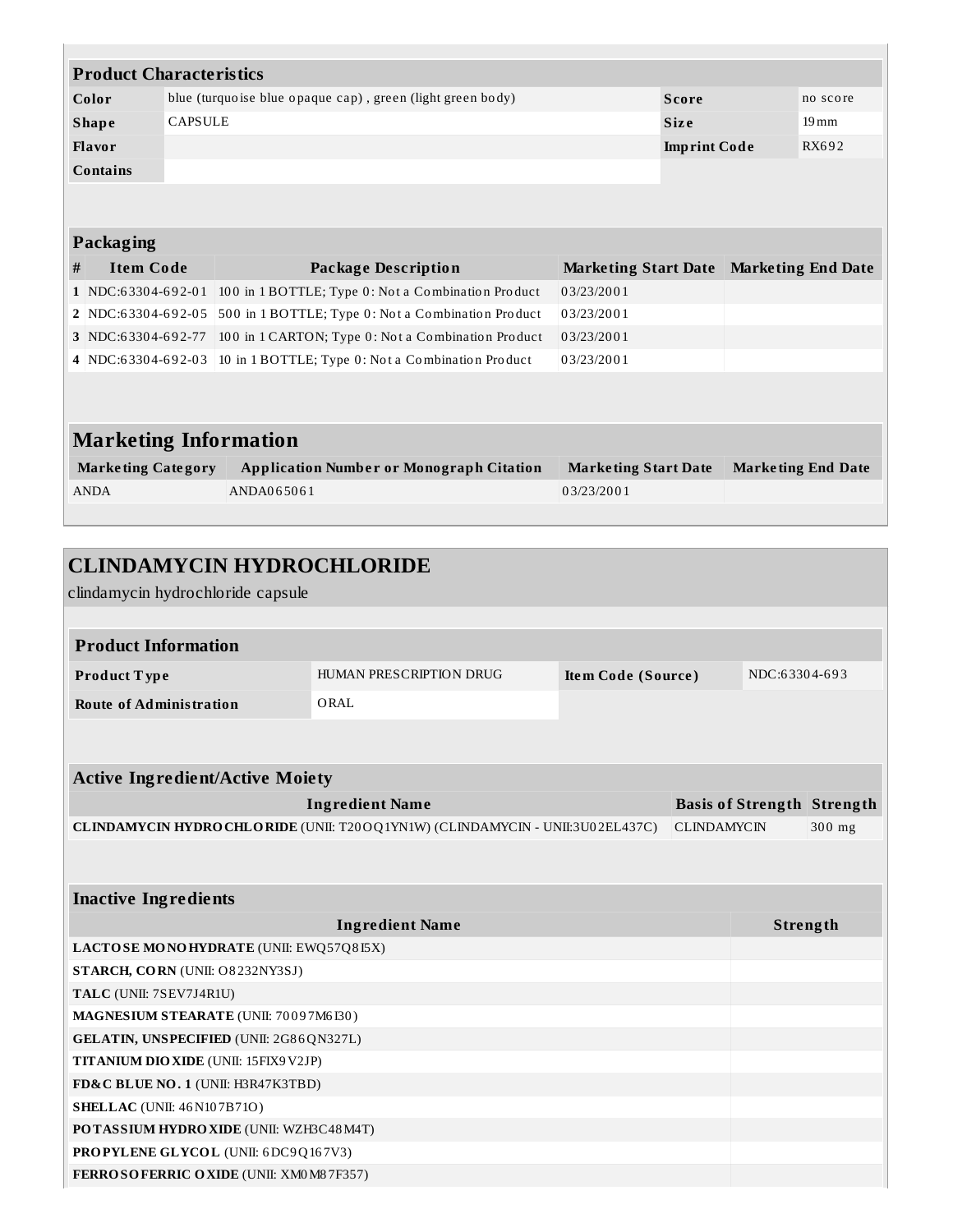|               | <b>Product Characteristics</b> |                |                                                                       |                                                |             |          |                           |  |
|---------------|--------------------------------|----------------|-----------------------------------------------------------------------|------------------------------------------------|-------------|----------|---------------------------|--|
|               | Color                          |                | blue (turquoise blue opaque cap), blue (turquoise blue body)          | <b>Score</b>                                   |             | no score |                           |  |
|               | <b>Shape</b>                   | <b>CAPSULE</b> |                                                                       |                                                | <b>Size</b> |          | 22mm                      |  |
| <b>Flavor</b> |                                |                |                                                                       | <b>Imprint Code</b>                            |             | RX693    |                           |  |
|               | Contains                       |                |                                                                       |                                                |             |          |                           |  |
|               |                                |                |                                                                       |                                                |             |          |                           |  |
|               |                                |                |                                                                       |                                                |             |          |                           |  |
|               | <b>Packaging</b>               |                |                                                                       |                                                |             |          |                           |  |
| #             | <b>Item Code</b>               |                | <b>Package Description</b>                                            | <b>Marketing Start Date Marketing End Date</b> |             |          |                           |  |
|               |                                |                | 1 NDC:63304-693-16 16 in 1 BOTTLE; Type 0: Not a Combination Product  | 03/23/2001                                     |             |          |                           |  |
|               |                                |                | 2 NDC:63304-693-01 100 in 1 BOTTLE; Type 0: Not a Combination Product | 03/23/2001                                     |             |          |                           |  |
|               | $3$ NDC:63304-693-<br>03       |                | 10 in 1 BOTTLE; Type 0: Not a Combination Product                     | 03/23/2001                                     |             |          |                           |  |
| 4             | NDC:63304-693-<br>05           |                | 500 in 1 BOTTLE; Type 0: Not a Combination Product                    | 03/23/2001                                     |             |          |                           |  |
|               | 5 NDC:63304-693-77             |                | 100 in 1 CARTON; Type 0: Not a Combination Product                    | 03/23/2001                                     |             |          |                           |  |
| 6             | NDC:63304-693-<br>62           |                | 3 in 1 CARTON                                                         | 0 1/0 1/20 19                                  |             |          |                           |  |
|               | 6 NDC:63304-693-11             |                | 20 in 1 BLISTER PACK; Type 0: Not a Combination<br>Product            |                                                |             |          |                           |  |
|               |                                |                |                                                                       |                                                |             |          |                           |  |
|               |                                |                |                                                                       |                                                |             |          |                           |  |
|               | <b>Marketing Information</b>   |                |                                                                       |                                                |             |          |                           |  |
|               | <b>Marketing Category</b>      |                | <b>Application Number or Monograph Citation</b>                       | <b>Marketing Start Date</b>                    |             |          | <b>Marketing End Date</b> |  |
|               | <b>ANDA</b>                    |                | ANDA065061                                                            | 03/23/2001                                     |             |          |                           |  |
|               |                                |                |                                                                       |                                                |             |          |                           |  |

**Labeler -** Sun Pharmaceutical Industries, Inc. (146974886)

**Registrant -** Sun Pharmaceutical Industries, Inc. (146974886)

| <b>Establishment</b>  |                |               |                                   |  |  |  |
|-----------------------|----------------|---------------|-----------------------------------|--|--|--|
| Name                  | <b>Address</b> | <b>ID/FEI</b> | <b>Business Operations</b>        |  |  |  |
| Ohm Laboratories Inc. |                | 051565745     | MANUFACTURE(63304-692, 63304-693) |  |  |  |

**Establishment**

| Na me                                    | <b>Address</b> | <b>ID/FEI</b> | <b>Business Operations</b>                    |
|------------------------------------------|----------------|---------------|-----------------------------------------------|
| Zhejiang Hisoar Pharmaceutical Co., Ltd. |                | 530736917     | $\vert$ API MANUFACTURE(63304-692, 63304-693) |

**Establishment**

| <b>Name</b>                                | <b>Address</b> | <b>ID/FEI</b> | <b>Business Operations</b>             |
|--------------------------------------------|----------------|---------------|----------------------------------------|
| Chongqing Carelife Pharmaceutical Co., Ltd |                | 531132009     | API MANUFACTURE (63304-692, 63304-693) |

| <b>Establishment</b>                              |                |               |                                                  |  |  |  |
|---------------------------------------------------|----------------|---------------|--------------------------------------------------|--|--|--|
| Na me                                             | <b>Address</b> | <b>ID/FEI</b> | <b>Business Operations</b>                       |  |  |  |
| Zhejiang Hisoar Chuannan Pharmaceutical Co., Ltd. |                |               | 421271589 API MANUFACTURE (63304-692, 63304-693) |  |  |  |